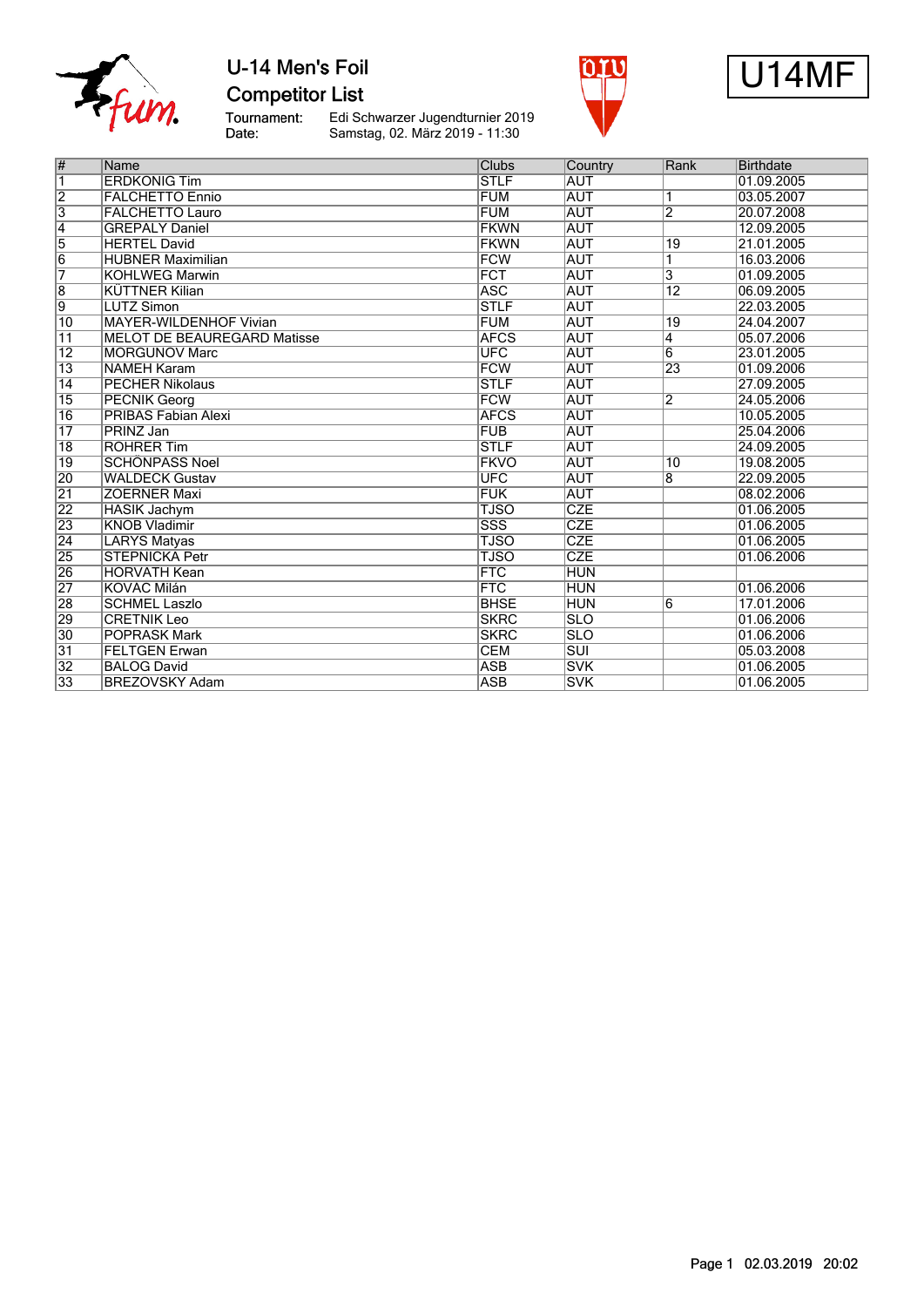|                                                   | Edi Schwarzer Jugendturnier 2019                                                                                                                             |  |  |  |  |  |  |  |  |  |  |  |  |
|---------------------------------------------------|--------------------------------------------------------------------------------------------------------------------------------------------------------------|--|--|--|--|--|--|--|--|--|--|--|--|
|                                                   | Moedling                                                                                                                                                     |  |  |  |  |  |  |  |  |  |  |  |  |
|                                                   | Samstag, 02. März 2019                                                                                                                                       |  |  |  |  |  |  |  |  |  |  |  |  |
|                                                   | U-14 Men's Foil                                                                                                                                              |  |  |  |  |  |  |  |  |  |  |  |  |
| Total # of competitors: 33<br>Total # of pools: 5 |                                                                                                                                                              |  |  |  |  |  |  |  |  |  |  |  |  |
| Round 1                                           | 5 pools<br>2 pools of 6 and 3 pools of 7<br>All competitors (100%) promoted to the next round                                                                |  |  |  |  |  |  |  |  |  |  |  |  |
| Round 2                                           | 5 pools<br>2 pools of 6 and 3 pools of 7<br>25 (75,76% of 33) competitors promoted to the next round<br>Use the combined pool results to seed the next round |  |  |  |  |  |  |  |  |  |  |  |  |
| Round 3                                           | Incomplete DE table of 32 fenced through the finals, no fence-off for third                                                                                  |  |  |  |  |  |  |  |  |  |  |  |  |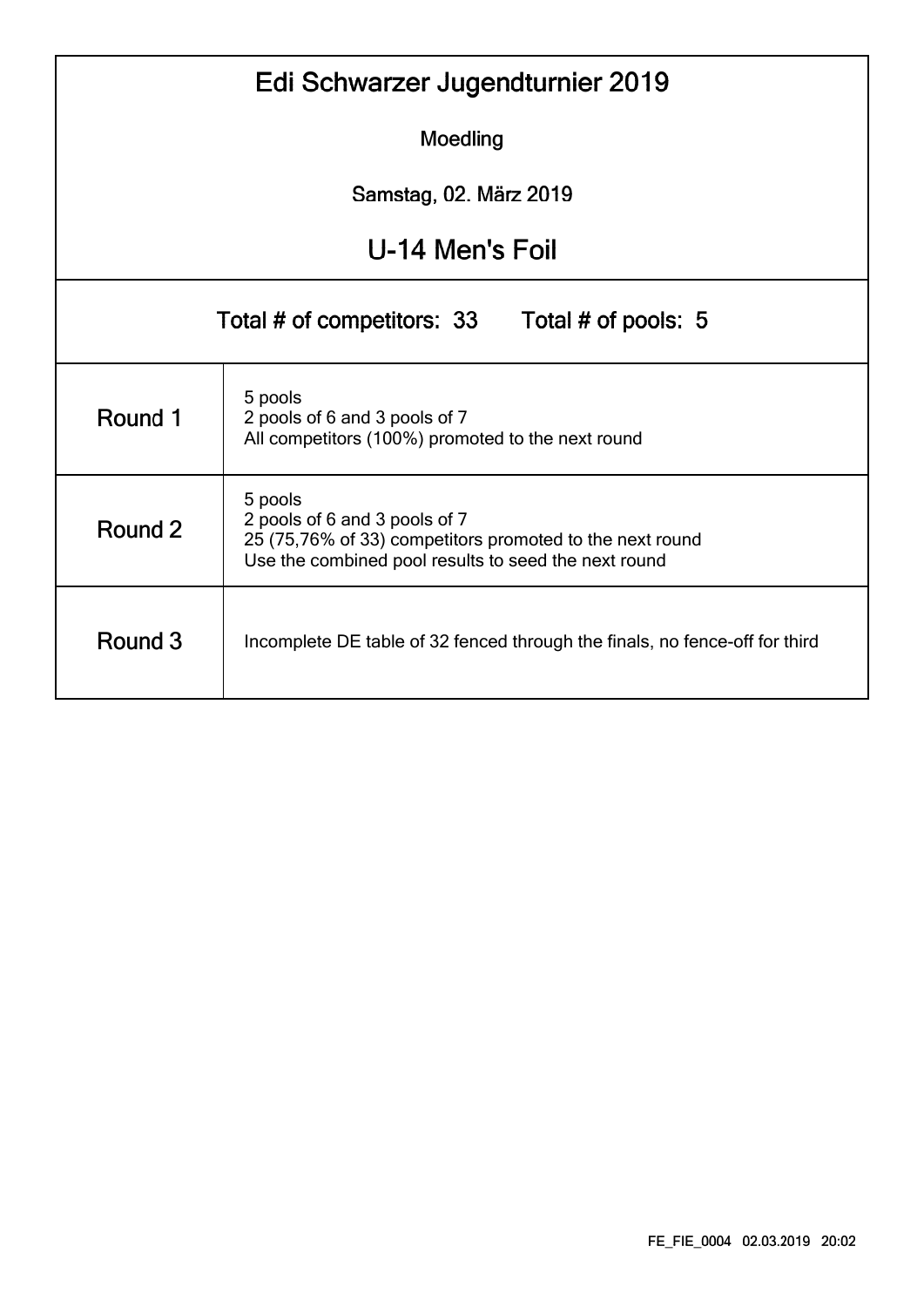

### Seeding for Round #1 - Pool

Tournament:<br>Date: FIE Document:

Edi Schwarzer Jugendturnier 2019<br>Samstag, 02. März 2019 - 11:30<br>FE\_FIE\_0001.2





| Seed                    | Name                               | Club        | Country                 | Rank            | Notes |
|-------------------------|------------------------------------|-------------|-------------------------|-----------------|-------|
|                         | <b>FALCHETTO Ennio</b>             | <b>FUM</b>  | <b>AUT</b>              |                 |       |
| $\overline{2}$          | <b>HUBNER Maximilian</b>           | <b>FCW</b>  | <b>AUT</b>              |                 |       |
| $\overline{\mathbf{3}}$ | <b>FALCHETTO Lauro</b>             | <b>FUM</b>  | <b>AUT</b>              | $\overline{2}$  |       |
| 4                       | <b>PECNIK Georg</b>                | <b>FCW</b>  | <b>AUT</b>              | $\overline{2}$  |       |
| $\overline{5}$          | <b>KOHLWEG Marwin</b>              | <b>FCT</b>  | <b>AUT</b>              | 3               |       |
| $\overline{6}$          | <b>MELOT DE BEAUREGARD Matisse</b> | <b>AFCS</b> | <b>AUT</b>              | 4               |       |
| 7                       | <b>MORGUNOV Marc</b>               | <b>UFC</b>  | <b>AUT</b>              | $\overline{6}$  |       |
| $\overline{8}$          | <b>SCHMEL Laszlo</b>               | <b>BHSE</b> | <b>HUN</b>              | $\overline{6}$  |       |
| $\overline{9}$          | <b>WALDECK Gustav</b>              | <b>UFC</b>  | <b>AUT</b>              | $\overline{8}$  |       |
| 10                      | <b>SCHÖNPASS Noel</b>              | <b>FKVO</b> | <b>AUT</b>              | 10              |       |
| 11                      | <b>KÜTTNER Kilian</b>              | <b>ASC</b>  | <b>AUT</b>              | $\overline{12}$ |       |
| $\overline{12}$         | <b>HERTEL David</b>                | <b>FKWN</b> | <b>AUT</b>              | 19              |       |
| $\overline{13}$         | <b>MAYER-WILDENHOF Vivian</b>      | <b>FUM</b>  | <b>AUT</b>              | 19              |       |
| $\overline{14}$         | <b>NAMEH Karam</b>                 | <b>FCW</b>  | <b>AUT</b>              | $\overline{23}$ |       |
| $\overline{15}$         | <b>ROHRER Tim</b>                  | <b>STLF</b> | <b>AUT</b>              |                 |       |
| 16                      | <b>POPRASK Mark</b>                | <b>SKRC</b> | <b>SLO</b>              |                 |       |
| $\overline{17}$         | <b>ERDKÖNIG Tim</b>                | <b>STLF</b> | <b>AUT</b>              |                 |       |
| $\overline{18}$         | <b>LARYS Matyas</b>                | <b>TJSO</b> | CZE                     |                 |       |
| $\overline{19}$         | <b>PRIBAS Fabian Alexi</b>         | <b>AFCS</b> | <b>AUT</b>              |                 |       |
| 20                      | <b>HASIK Jachym</b>                | <b>TJSO</b> | <b>CZE</b>              |                 |       |
| $\overline{21}$         | KOVÁC Milán                        | <b>FTC</b>  | <b>HUN</b>              |                 |       |
| $\overline{22}$         | PRINZ Jan                          | <b>FUB</b>  | <b>AUT</b>              |                 |       |
| 23                      | <b>CRETNIK Leo</b>                 | <b>SKRC</b> | $\overline{\text{SLO}}$ |                 |       |
| $\overline{24}$         | <b>HORVATH Kean</b>                | <b>FTC</b>  | <b>HUN</b>              |                 |       |
| $\overline{25}$         | <b>GREPALY Daniel</b>              | <b>FKWN</b> | <b>AUT</b>              |                 |       |
| 26                      | <b>KNOB Vladimir</b>               | SSS         | <b>CZE</b>              |                 |       |
| 27                      | <b>LUTZ Simon</b>                  | <b>STLF</b> | <b>AUT</b>              |                 |       |
| 28                      | <b>ZOERNER Maxi</b>                | <b>FUK</b>  | <b>AUT</b>              |                 |       |
| 29                      | <b>PECHER Nikolaus</b>             | <b>STLF</b> | <b>AUT</b>              |                 |       |
| $\overline{30}$         | <b>BREZOVSKY Adam</b>              | <b>ASB</b>  | <b>SVK</b>              |                 |       |
| $\overline{31}$         | <b>FELTGEN Erwan</b>               | <b>CEM</b>  | $\overline{\text{SUI}}$ |                 |       |
| $\overline{32}$         | <b>BALOG David</b>                 | <b>ASB</b>  | <b>SVK</b>              |                 |       |
| 33                      | <b>STEPNICKA Petr</b>              | <b>TJSO</b> | <b>CZE</b>              |                 |       |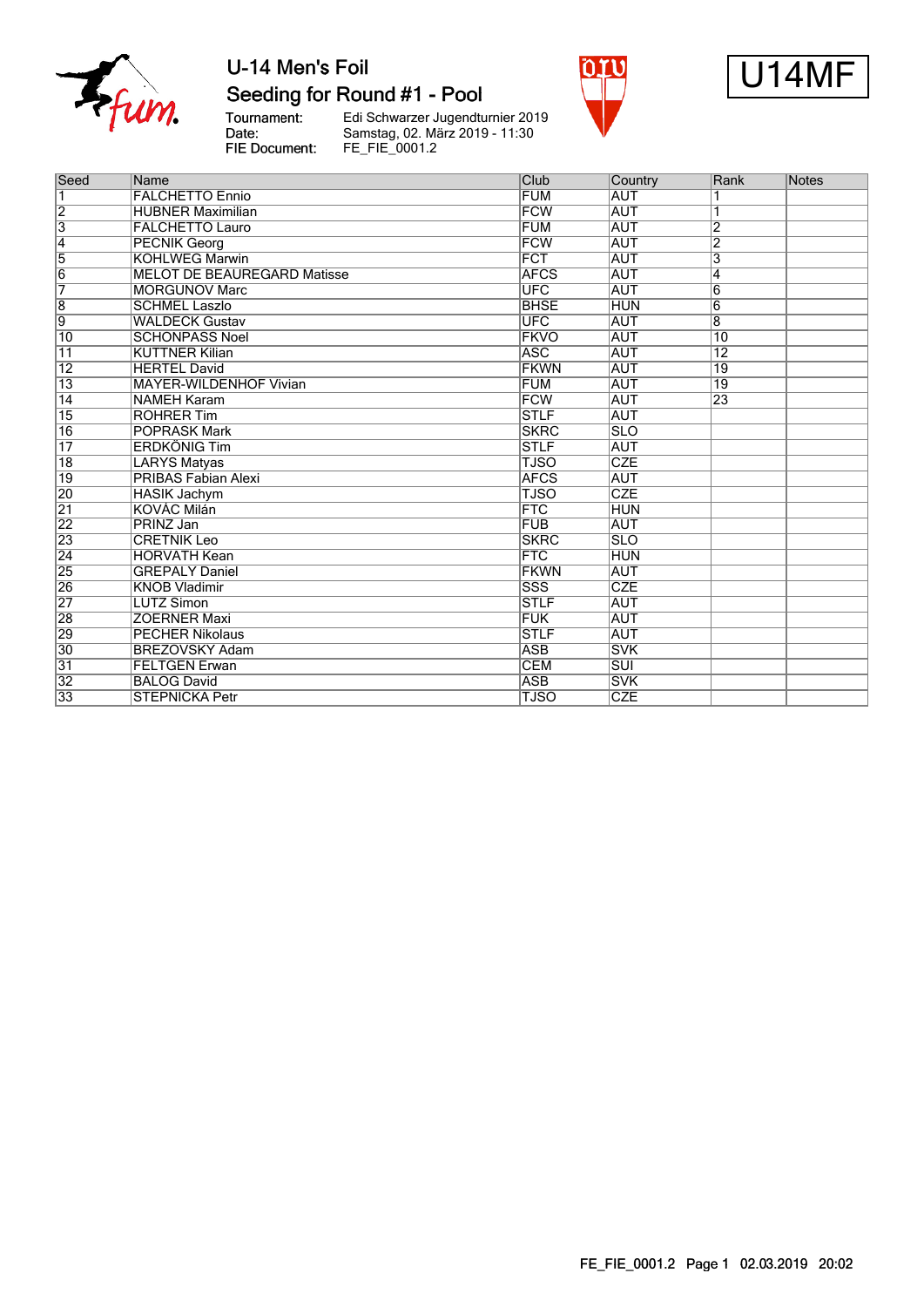

### U-14 Men's Foil **Round #1 Pool Results**





Tournament: Date: FIE Document:

Edi Schwarzer Jugendturnier 2019 Samstag, 02. März 2019 - 11:30 FE\_FIE\_0007

|                        | Strip 5 | Referee(s):<br><b>GRASNEK Tobias (FUM / AUT)</b> |                |                |                |                |                |                |                |                |                |      |    |    |         |
|------------------------|---------|--------------------------------------------------|----------------|----------------|----------------|----------------|----------------|----------------|----------------|----------------|----------------|------|----|----|---------|
| Name                   |         | Affiliation                                      | #              |                | $\overline{2}$ | 3              | 4              | 5              | 6              | 7              | v              | V/M  | TS | TR | $\ln d$ |
| <b>SCHÖNPASS Noel</b>  |         | FKVO / AUT                                       | 1              |                | V5             | V5             | V5             | V5             | D <sub>1</sub> | V5             | 5              | 0,83 | 26 | 14 | $12 \,$ |
| <b>KÜTTNER Kilian</b>  |         | ASC / AUT                                        | $\overline{2}$ | D1             |                | D <sub>2</sub> | D <sub>0</sub> | V5             | D <sub>2</sub> | D <sub>1</sub> | 1              | 0.17 | 11 | 29 | $-18$   |
| <b>PECHER Nikolaus</b> |         | STLF / AUT                                       | 3              | D <sub>2</sub> | V5             |                | D <sub>4</sub> | V5             | D <sub>1</sub> | D4             | $\overline{2}$ | 0,33 | 21 | 23 | $-2$    |
| <b>HASIK Jachym</b>    |         | TJSO / CZE                                       | $\overline{4}$ | D4             | V5             | V5             |                | V5             | V3             | V <sub>5</sub> | 5              | 0,83 | 27 | 12 | 15      |
| <b>FELTGEN Erwan</b>   |         | CEM / SUI                                        | 5              | D <sub>0</sub> | D <sub>4</sub> | D <sub>1</sub> | D <sub>1</sub> |                | D <sub>0</sub> | D <sub>1</sub> | $\mathbf 0$    | 0,00 | 7  | 30 | $-23$   |
| KOVÁC Milán            |         | FTC / HUN                                        | 6              | V5             | V <sub>5</sub> | V5             | D <sub>2</sub> | V <sub>5</sub> |                | V <sub>5</sub> | 5              | 0,83 | 27 | 7  | 20      |
| <b>FALCHETTO Ennio</b> |         | FUM / AUT                                        | 7              | D <sub>2</sub> | V5             | V5             | D <sub>0</sub> | V <sub>5</sub> | D <sub>0</sub> |                | 3              | 0,50 | 17 | 21 | -4      |

| $\boldsymbol{\mathcal{D}}$ | Strip 1                    | Referee(s):                  |                |                |                |                |                |                |                |                |                |      |           |     |          |
|----------------------------|----------------------------|------------------------------|----------------|----------------|----------------|----------------|----------------|----------------|----------------|----------------|----------------|------|-----------|-----|----------|
|                            | 12:30                      | <b>SOMOSKEOY Peter (AUT)</b> |                |                |                |                |                |                |                |                |                |      |           |     |          |
| Name                       |                            | Affiliation                  | #              | 1              | 2              | 3              | 4              | 5              | 6              | 7              | v              | V/M  | <b>TS</b> | TR. | $\ln d$  |
|                            | <b>HUBNER Maximilian</b>   | FCW / AUT                    | 1              |                | V <sub>5</sub> | V5             | V5             | D <sub>3</sub> | V <sub>5</sub> | V5             | 5              | 0.83 | 28        | 16  | $12 \,$  |
| <b>STEPNICKA Petr</b>      |                            | TJSO / CZE                   | $\overline{2}$ | D <sub>3</sub> |                | V <sub>5</sub> | D1             | D <sub>2</sub> | D1             | V5             | $\overline{2}$ | 0,33 | 17        | 23  | -6       |
| PRINZ Jan                  |                            | FUB / AUT                    | 3              | D <sub>2</sub> | D <sub>1</sub> |                | D1             | D <sub>1</sub> | D1             | D <sub>2</sub> | $\mathbf 0$    | 0,00 | 8         | 30  | $-22$    |
|                            | <b>WALDECK Gustav</b>      | UFC / AUT                    | 4              | D1             | V <sub>5</sub> | V5             |                | D <sub>0</sub> | D1             | V5             | 3              | 0,50 | 17        | 17  | $\Omega$ |
| <b>HERTEL David</b>        |                            | FKWN / AUT                   | 5              | V5             | V <sub>5</sub> | V5             | V5             |                | V <sub>5</sub> | V5             | 6              | 1,00 | 30        | 12  | 18       |
|                            | <b>BREZOVSKY Adam</b>      | ASB / SVK                    | 6              | D4             | V <sub>5</sub> | V5             | V5             | D <sub>3</sub> |                | V5             | 4              | 0,67 | 27        | 13  | 14       |
|                            | <b>PRIBAS Fabian Alexi</b> | AFCS / AUT                   | 7              | D1             | D <sub>2</sub> | V5             | D <sub>0</sub> | D <sub>3</sub> | D <sub>0</sub> |                | 1              | 0,17 | 11        | 27  | $-16$    |

| 2                    | Strip 6                | Referee(s):<br><b>BABOS Peter (BHSE / HUN)</b> |                |                |                |                |                |                |                |                |                |        |    |     |          |
|----------------------|------------------------|------------------------------------------------|----------------|----------------|----------------|----------------|----------------|----------------|----------------|----------------|----------------|--------|----|-----|----------|
| Name                 |                        | Affiliation                                    | #              | 1              | $\overline{2}$ | 3              | 4              | 5              | 6              | 7              | v              | V/M TS |    | TR. | Ind      |
| <b>CRETNIK Leo</b>   |                        | SKRC / SLO                                     | 1              |                | V5             | D <sub>4</sub> | D <sub>0</sub> | V <sub>5</sub> | D1             | V5             | 3              | 0,50   | 20 | 20  | $\Omega$ |
| <b>ERDKÖNIG Tim</b>  |                        | STLF / AUT                                     | $\overline{2}$ | D1             |                | D1             | D0             | V5             | D1             | D <sub>0</sub> | 1              | 0,17   | 8  | 27  | $-19$    |
| <b>SCHMEL Laszlo</b> |                        | BHSE / HUN                                     | 3              | V5             | V5             |                | D <sub>2</sub> | V <sub>5</sub> | D4             | V <sub>5</sub> | 4              | 0.67   | 26 | 17  | 9        |
| <b>BALOG David</b>   |                        | ASB / SVK                                      | $\overline{4}$ | V5             | V <sub>5</sub> | V5             |                | V <sub>5</sub> | V5             | V5             | 6              | 1,00   | 30 | 4   | 26       |
| <b>ZOERNER Maxi</b>  |                        | FUK / AUT                                      | 5              | D <sub>2</sub> | D <sub>2</sub> | D <sub>0</sub> | D <sub>0</sub> |                | D <sub>1</sub> | D <sub>2</sub> | 0              | 0,00   | 7  | 30  | $-23$    |
|                      | <b>FALCHETTO Lauro</b> | FUM / AUT                                      | 6              | V5             | V5             | V <sub>5</sub> | D <sub>2</sub> | V5             |                | V <sub>5</sub> | 5              | 0,83   | 27 | 14  | 13       |
|                      | MAYER-WILDENHOF Vivian | FUM / AUT                                      | 7              | D <sub>2</sub> | V5             | D <sub>2</sub> | D <sub>0</sub> | V5             | D <sub>2</sub> |                | $\overline{2}$ | 0,33   | 16 | 22  | -6       |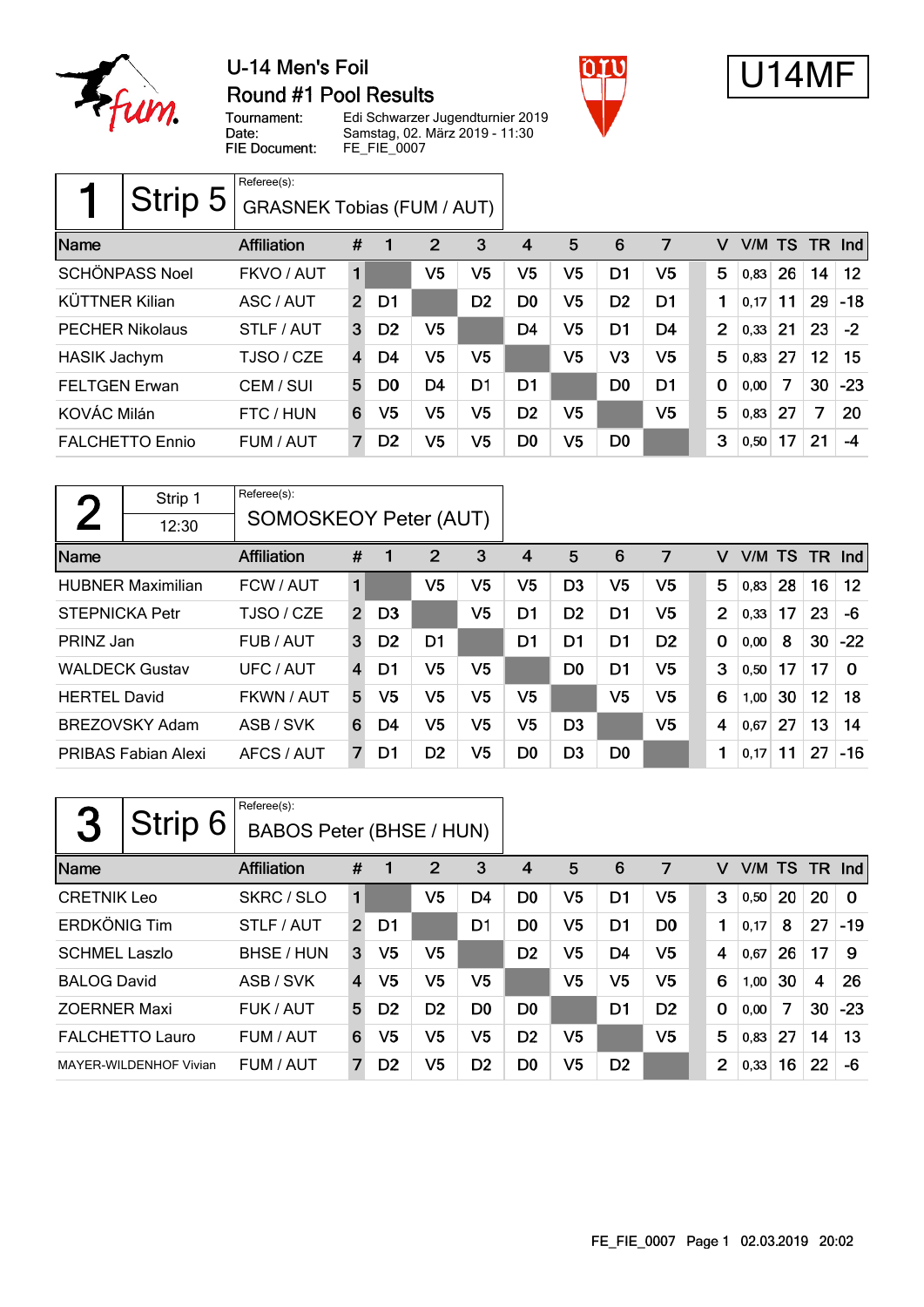$\mathsf{r}$ 

|                     | Strip 4              | Referee(s):<br>BUGARIN Dimitrije (MKO / SRB) |                         |                |                |                |                |    |                |   |                |        |                 |     |            |
|---------------------|----------------------|----------------------------------------------|-------------------------|----------------|----------------|----------------|----------------|----|----------------|---|----------------|--------|-----------------|-----|------------|
| Name                |                      | Affiliation                                  | #                       |                | $\overline{2}$ | 3              | $\overline{4}$ | 5  | 6              |   | V              | V/M TS |                 | TR. | <b>Ind</b> |
| <b>LARYS Matyas</b> |                      | TJSO / CZE                                   |                         |                | D <sub>0</sub> | D <sub>3</sub> | D1             | V5 | D1             |   |                | 0,20   | 10 <sup>°</sup> | 22  | $-12$      |
| <b>HORVATH Kean</b> |                      | FTC / HUN                                    | $\overline{2}$          | V5             |                | V3             | V5             | V5 | V <sub>5</sub> |   | 5              | 1,00   | 23              | 5   | 18         |
| <b>PECNIK Georg</b> |                      | FCW / AUT                                    | 3                       | V5             | D <sub>2</sub> |                | V2             | V5 | V <sub>5</sub> |   | 4              | 0,80   | 19              | 9   | 10         |
|                     | <b>MORGUNOV Marc</b> | UFC / AUT                                    | $\overline{\mathbf{4}}$ | V5             | D1             | D <sub>0</sub> |                | V5 | D <sub>3</sub> |   | $\overline{2}$ | 0,40   | 14              | 16  | $-2$       |
| <b>ROHRER Tim</b>   |                      | STLF / AUT                                   | 5                       | D <sub>2</sub> | D1             | D <sub>0</sub> | D <sub>3</sub> |    | D <sub>3</sub> | 0 |                | 0,00   | 9               | 25  | $-16$      |
| <b>LUTZ Simon</b>   |                      | STLF / AUT                                   | 6                       | V5             | D1             | D <sub>3</sub> | V5             | V5 |                |   | 3              | 0,60   | 19              | 17  | 2          |

|                       | Strip 3                     | Referee(s):<br><b>SCHAUER Moritz (STLFG / AUT)</b> |                |                |                |    |                |                |                |                |        |    |           |       |
|-----------------------|-----------------------------|----------------------------------------------------|----------------|----------------|----------------|----|----------------|----------------|----------------|----------------|--------|----|-----------|-------|
| Name                  |                             | <b>Affiliation</b>                                 | #              |                | 2              | 3  | 4              | 5              | 6              | v              | V/M TS |    | <b>TR</b> | Ind   |
|                       | <b>KOHLWEG Marwin</b>       | FCT / AUT                                          |                |                | V5             | V5 | V5             | V5             | D <sub>3</sub> | 4              | 0,80   | 23 | 6         | 17    |
| <b>POPRASK Mark</b>   |                             | SKRC / SLO                                         | $\overline{2}$ | D <sub>0</sub> |                | V5 | D1             | V5             | D <sub>3</sub> | $\overline{2}$ | 0,40   | 14 | 15        | -1    |
| <b>NAMEH Karam</b>    |                             | FCW / AUT                                          | 3              | D <sub>0</sub> | D <sub>0</sub> |    | D <sub>2</sub> | V5             | D <sub>2</sub> | 1              | 0,20   | 9  | 21        | $-12$ |
| <b>KNOB Vladimir</b>  |                             | SSS / CZE                                          | 4              | D1             | V5             | V5 |                | V <sub>5</sub> | D1             | 3              | 0.60   | 17 | 13        | 4     |
| <b>GREPALY Daniel</b> |                             | FKWN / AUT                                         | 5              | D <sub>0</sub> | D <sub>0</sub> | D1 | D <sub>0</sub> |                | D <sub>0</sub> | 0              | 0,00   | 1  | 25        | -24   |
|                       | MELOT DE BEAUREGARD Matisse | AFCS / AUT                                         | 6              | V5             | V <sub>5</sub> | V5 | V5             | V5             |                | 5              | 1,00   | 25 | 9         | 16    |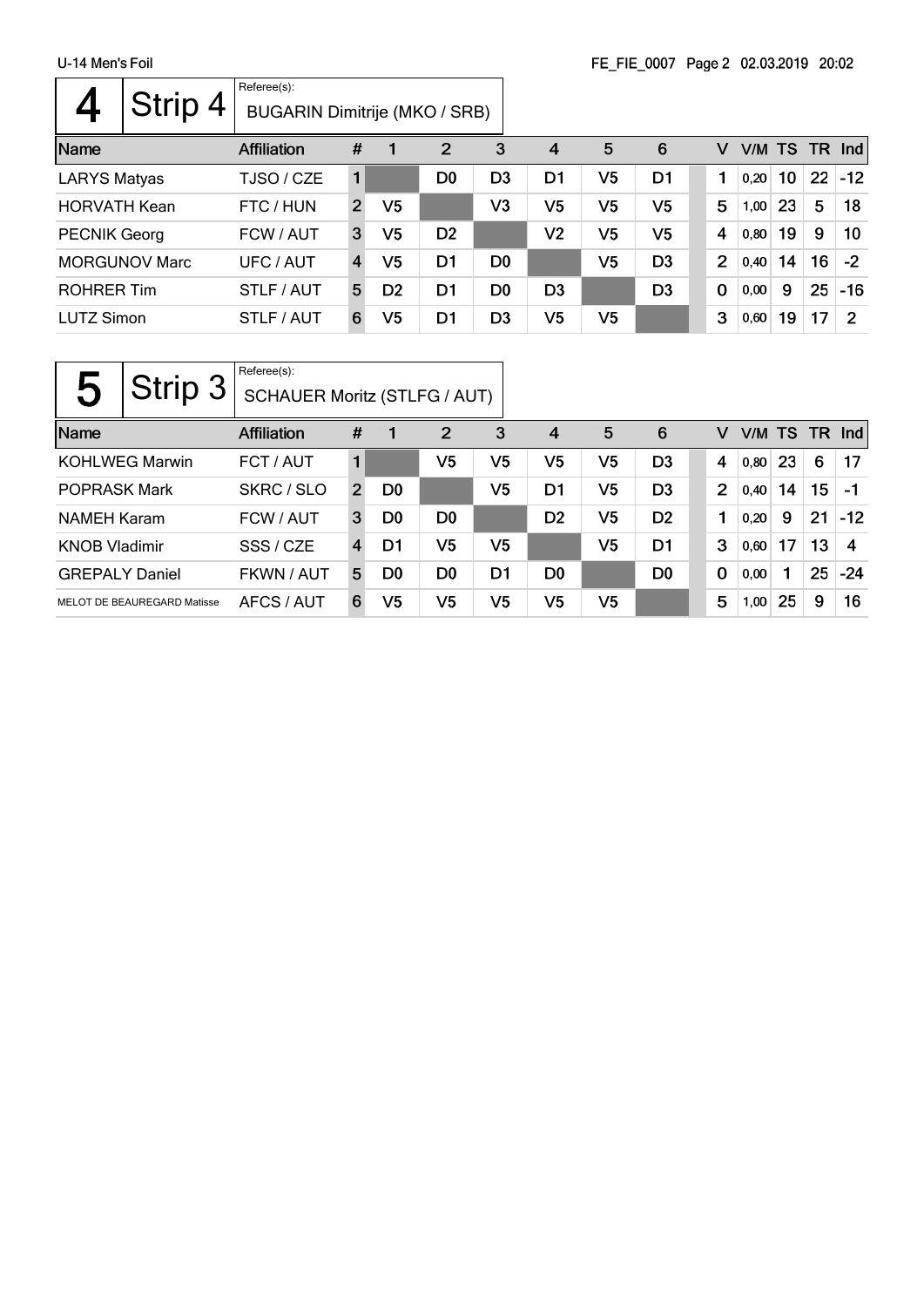

Seeding for Round #2 - Pool

Tournament:<br>Date: FIE Document: Edi Schwarzer Jugendturnier 2019<br>Samstag, 02. März 2019 - 11:30<br>FE\_FIE\_0008





| Seed            | Name                                         | Club                    | Country                  | V                       | V/M               | <b>TS</b>       | <b>TR</b>             | Ind             | <b>Notes</b>                |
|-----------------|----------------------------------------------|-------------------------|--------------------------|-------------------------|-------------------|-----------------|-----------------------|-----------------|-----------------------------|
| 1               | <b>BALOG David</b>                           | <b>ASB</b>              | <b>SVK</b>               | 6                       | 1,00              | 30              | 4                     | $+26$           | Advanced                    |
| $\overline{2}$  | <b>HERTEL David</b>                          | <b>FKWN</b>             | <b>AUT</b>               | 6                       | 1,00              | 30              | $\overline{12}$       | $+18$           | Advanced                    |
| $\overline{3}$  | <b>HORVATH Kean</b>                          | <b>FTC</b>              | <b>HUN</b>               | $\overline{5}$          | 1.00              | $\overline{23}$ | $\overline{5}$        | $+18$           | Advanced                    |
| $\overline{4}$  | <b>MELOT DE BEAUREGARD Matisse</b>           | <b>AFCS</b>             | <b>AUT</b>               | $\overline{5}$          | 1,00              | 25              | $\overline{9}$        | $+16$           | Advanced                    |
| 5               | <b>KOVÁC Milán</b>                           | <b>FTC</b>              | <b>HUN</b>               | $\overline{5}$          | 0,83              | $\overline{27}$ | 7                     | $+20$           | Advanced                    |
| $\overline{6}$  | <b>HASIK Jachym</b>                          | <b>TJSO</b>             | CZE                      | 5                       | 0,83              | 27              | $\overline{12}$       | $+15$           | Advanced                    |
| 7               | <b>FALCHETTO Lauro</b>                       | <b>FUM</b>              | <b>AUT</b>               | 5                       | 0.83              | $\overline{27}$ | $\overline{14}$       | $+13$           | Advanced                    |
| $\overline{8}$  | <b>HUBNER Maximilian</b>                     | <b>FCW</b>              | <b>AUT</b>               | 5                       | 0.83              | 28              | 16                    | $+12$           | Advanced                    |
| 9               | <b>SCHÖNPASS Noel</b>                        | <b>FKVO</b>             | <b>AUT</b>               | $\overline{5}$          | 0,83              | 26              | $\overline{14}$       | $+12$           | Advanced                    |
| $\overline{10}$ | <b>KOHLWEG Marwin</b>                        | <b>FCT</b>              |                          | $\overline{4}$          |                   | 23              | $\overline{6}$        | $+17$           | Advanced                    |
| $\overline{11}$ |                                              | <b>FCW</b>              | <b>AUT</b>               | 4                       | 0, 80<br>0.80     | 19              | $\overline{9}$        | $+10$           |                             |
| $\overline{12}$ | <b>PECNIK Georg</b><br><b>BREZOVSKY Adam</b> | <b>ASB</b>              | <b>AUT</b><br><b>SVK</b> | $\overline{4}$          | 0,67              | 27              | $\overline{13}$       | $+14$           | Advanced<br><b>Advanced</b> |
| $\overline{13}$ | <b>SCHMEL Laszlo</b>                         | <b>BHSE</b>             | <b>HUN</b>               | $\overline{4}$          | 0.67              | 26              | $\overline{17}$       | $+9$            | Advanced                    |
| $\overline{14}$ | <b>KNOB Vladimir</b>                         | $\overline{\text{SSS}}$ | CZE                      | 3                       | 0.60              | $\overline{17}$ | $\overline{13}$       | $+4$            | Advanced                    |
| $\overline{15}$ | <b>LUTZ Simon</b>                            | <b>STLF</b>             | <b>AUT</b>               | $\overline{3}$          | 0,60              | 19              | $\overline{17}$       | $+2$            | Advanced                    |
|                 |                                              |                         |                          |                         |                   |                 |                       |                 |                             |
| $\overline{16}$ | <b>CRETNIK Leo</b>                           | <b>SKRC</b>             | $\overline{\text{SLO}}$  | $\overline{\mathbf{3}}$ | 0,50              | 20              | 20<br>$\overline{17}$ | $\mathbf{0}$    | Advanced                    |
| $\overline{17}$ | <b>WALDECK Gustav</b>                        | <b>UFC</b>              | <b>AUT</b>               | $\overline{3}$          | 0, 50             | $\overline{17}$ |                       | $\overline{0}$  | Advanced                    |
| $\overline{18}$ | <b>FALCHETTO Ennio</b>                       | <b>FUM</b>              | <b>AUT</b>               | 3                       | 0.50              | $\overline{17}$ | 21                    | $-4$            | Advanced                    |
| $\overline{19}$ | <b>POPRASK Mark</b>                          | <b>SKRC</b>             | <b>SLO</b>               | $\overline{2}$          | 0.40              | $\overline{14}$ | $\overline{15}$       | -1              | Advanced                    |
| 20              | <b>MORGUNOV Marc</b>                         | <b>UFC</b>              | <b>AUT</b>               | $\overline{2}$          | 0, 40             | $\overline{14}$ | 16                    | $-2$            | Advanced                    |
| $\overline{21}$ | <b>PECHER Nikolaus</b>                       | <b>STLF</b>             | <b>AUT</b>               | $\overline{2}$          | 0,33              | $\overline{21}$ | 23                    | $-2$            | Advanced                    |
| $\overline{22}$ | <b>STEPNICKA Petr</b>                        | <b>TJSO</b>             | <b>CZE</b>               | $\overline{2}$          | 0,33              | $\overline{17}$ | 23                    | $-6$            | Advanced                    |
| 23              | <b>MAYER-WILDENHOF Vivian</b>                | <b>FUM</b>              | <b>AUT</b>               | $\overline{2}$          | 0,33              | 16              | $\overline{22}$       | $-\overline{6}$ | Advanced                    |
| $\overline{24}$ | <b>LARYS Matyas</b>                          | <b>TJSO</b>             | CZE                      | 1                       | 0, 20             | 10              | 22                    | $-12$           | <b>Advanced</b>             |
| 25              | <b>NAMEH Karam</b>                           | <b>FCW</b>              | <b>AUT</b>               | 1                       | 0.20              | 9               | $\overline{21}$       | $-12$           | Advanced                    |
| 26              | <b>PRIBAS Fabian Alexi</b>                   | <b>AFCS</b>             | <b>AUT</b>               | 1                       | 0, 17             | $\overline{11}$ | 27                    | $-16$           | Advanced                    |
| 27              | <b>KÜTTNER Kilian</b>                        | <b>ASC</b>              | <b>AUT</b>               | 1                       | $\overline{0,17}$ | $\overline{11}$ | 29                    | $-18$           | Advanced                    |
| 28              | <b>ERDKÖNIG Tim</b>                          | <b>STLF</b>             | <b>AUT</b>               | 1                       | $\overline{0,17}$ | $\overline{8}$  | $\overline{27}$       | $-19$           | Advanced                    |
| 29              | <b>ROHRER Tim</b>                            | <b>STLF</b>             | <b>AUT</b>               | $\overline{0}$          | 0,00              | $\overline{9}$  | $\overline{25}$       | $-16$           | Advanced                    |
| $\overline{30}$ | <b>PRINZ Jan</b>                             | <b>FUB</b>              | <b>AUT</b>               | 0                       | 0,00              | $\overline{8}$  | $\overline{30}$       | $-22$           | Advanced                    |
| 31T             | <b>FELTGEN Erwan</b>                         | <b>CEM</b>              | SUI                      | $\overline{0}$          | 0,00              | 7               | 30                    | $-23$           | Advanced                    |
| 31T             | <b>ZOERNER Maxi</b>                          | <b>FUK</b>              | <b>AUT</b>               | $\overline{0}$          | 0,00              | 7               | $\overline{30}$       | $-23$           | Advanced                    |
| 33              | <b>GREPALY Daniel</b>                        | <b>FKWN</b>             | <b>AUT</b>               | 0                       | 0,00              | 1               | 25                    | $-24$           | Advanced                    |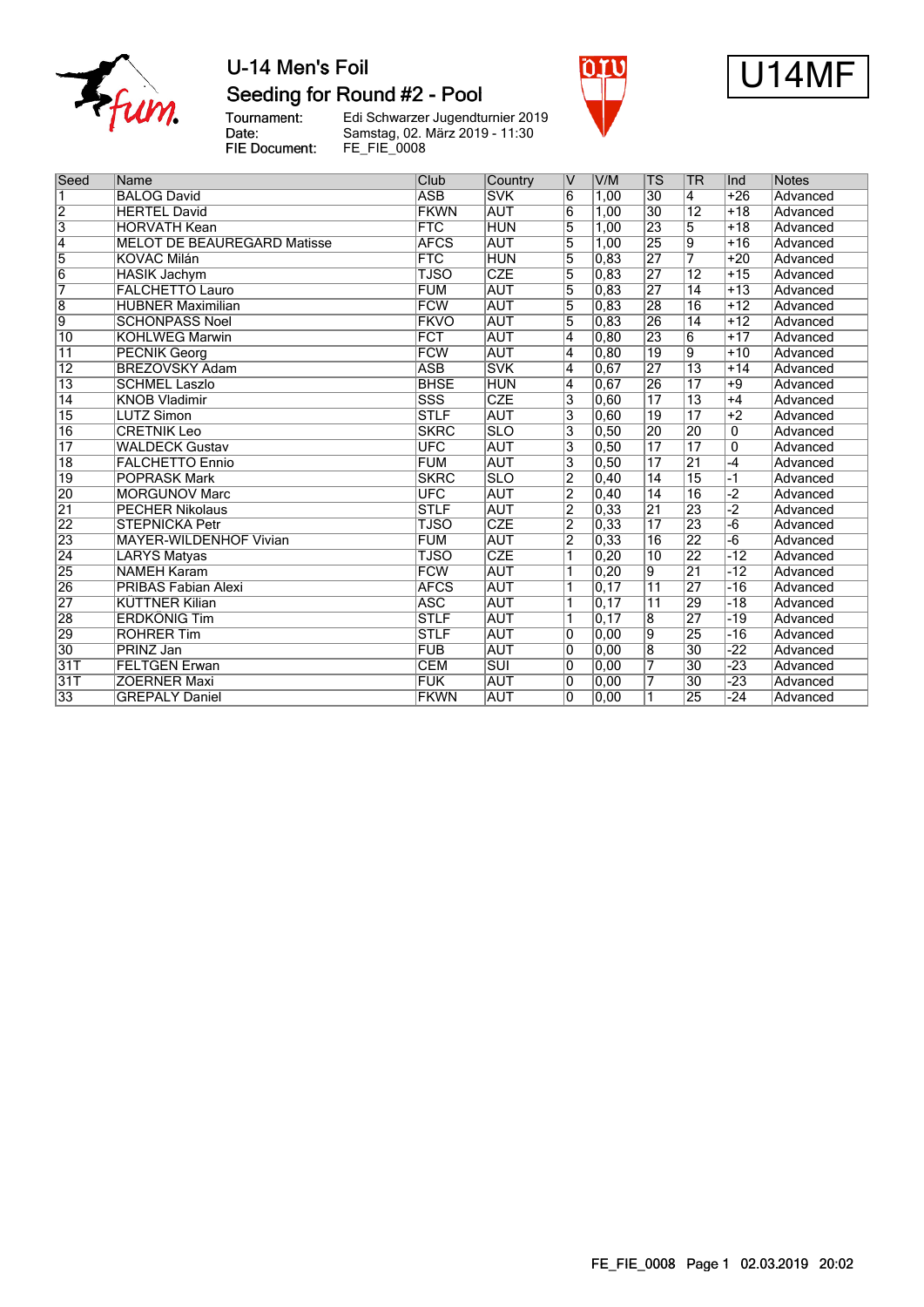

 $\sqrt{ }$ 

## U-14 Men's Foil Round #2 Pool Results





Tournament: Date: **FIE Document:** 

Referee(s):

Edi Schwarzer Jugendturnier 2019 Samstag, 02. März 2019 - 11:30 FE\_FIE\_0007 ٦

|                      | Strip 1                | Referee(s):                   |                |                |                |                |                |                |                |                |             |      |           |                         |          |
|----------------------|------------------------|-------------------------------|----------------|----------------|----------------|----------------|----------------|----------------|----------------|----------------|-------------|------|-----------|-------------------------|----------|
|                      | 14:55                  | BUGARIN Dimitrije (MKO / SRB) |                |                |                |                |                |                |                |                |             |      |           |                         |          |
| Name                 |                        | <b>Affiliation</b>            | #              | 1              | 2              | 3              | 4              | 5              | 6              | 7              | v           | V/M  | <b>TS</b> | TR.                     | Ind      |
|                      | <b>MORGUNOV Marc</b>   | UFC / AUT                     | 1              |                | V <sub>5</sub> | V <sub>5</sub> | V <sub>5</sub> | D <sub>2</sub> | V <sub>5</sub> | D1             | 4           | 0,67 | 23        | 15                      | 8        |
|                      | <b>PECHER Nikolaus</b> | STLF / AUT                    | $\overline{2}$ | D <sub>2</sub> |                | V5             | V5             | D <sub>0</sub> | V <sub>5</sub> | D <sub>0</sub> | 3           | 0,50 | 17        | 17                      | $\Omega$ |
| <b>FELTGEN Erwan</b> |                        | CEM / SUI                     | 3              | D <sub>0</sub> | D <sub>0</sub> |                | D <sub>2</sub> | D <sub>1</sub> | D <sub>0</sub> | D <sub>0</sub> | $\mathbf 0$ | 0,00 | 3         | 30                      | $-27$    |
| PRINZ Jan            |                        | FUB / AUT                     | 4              | D1             | D1             | V5             |                | D <sub>0</sub> | D <sub>0</sub> | D <sub>1</sub> | 1           | 0,17 | 8         | 27                      | $-19$    |
| <b>PECNIK Georg</b>  |                        | FCW / AUT                     | 5              | V <sub>3</sub> | V <sub>5</sub> | V <sub>5</sub> | V <sub>5</sub> |                | D <sub>2</sub> | D <sub>1</sub> | 4           | 0,67 | 21        | 12                      | 9        |
| <b>BALOG David</b>   |                        | ASB / SVK                     | 6              | D4             | D1             | V <sub>5</sub> | V <sub>5</sub> | V <sub>4</sub> |                | D <sub>1</sub> | 3           | 0,50 | 20        | 17                      | 3        |
|                      | <b>KOHLWEG Marwin</b>  | FCT / AUT                     | 7              | V <sub>5</sub> | V <sub>5</sub> | V <sub>5</sub> | V <sub>5</sub> | V <sub>5</sub> | V <sub>5</sub> |                | 6           | 1,00 | 30        | $\overline{\mathbf{4}}$ | 26       |

| $\mathbf{\Omega}$     | Strip 2               | Referee(s):              |   |                |                |                |                |                |                |                |             |      |           |     |                      |
|-----------------------|-----------------------|--------------------------|---|----------------|----------------|----------------|----------------|----------------|----------------|----------------|-------------|------|-----------|-----|----------------------|
|                       | 14:55                 | HASIK Karel (TJSO / CZE) |   |                |                |                |                |                |                |                |             |      |           |     |                      |
| Name                  |                       | Affiliation              | # |                | 2              | 3              | 4              | 5              | 6              | 7              | v           | V/M  | <b>TS</b> | TR. | $\lfloor nd \rfloor$ |
|                       | <b>BREZOVSKY Adam</b> | ASB / SVK                | 1 |                | V5             | V5             | V5             | D <sub>4</sub> | V <sub>5</sub> | V4             | 5           | 0,83 | 28        | 12  | 16                   |
| <b>ROHRER Tim</b>     |                       | STLF / AUT               | 2 | D1             |                | D <sub>2</sub> | D <sub>0</sub> | D <sub>0</sub> | V <sub>5</sub> | D <sub>1</sub> |             | 0,17 | 9         | 26  | $-17$                |
| <b>POPRASK Mark</b>   |                       | SKRC / SLO               | 3 | D <sub>2</sub> | V <sub>5</sub> |                | V <sub>5</sub> | V <sub>5</sub> | V <sub>5</sub> | V <sub>5</sub> | 5           | 0,83 | 27        | 14  | 13                   |
| <b>STEPNICKA Petr</b> |                       | TJSO / CZE               | 4 | D1             | V5             | D <sub>2</sub> |                | D <sub>1</sub> | V5             | D <sub>1</sub> | 2           | 0,33 | 15        | 20  | -5                   |
| <b>HERTEL David</b>   |                       | FKWN / AUT               | 5 | V5             | V5             | D <sub>2</sub> | V5             |                | V <sub>5</sub> | V5             | 5           | 0.83 | 27        | 13  | 14                   |
| <b>ZOERNER Maxi</b>   |                       | FUK / AUT                | 6 | D <sub>0</sub> | D <sub>1</sub> | D <sub>1</sub> | D <sub>0</sub> | D <sub>2</sub> |                | D <sub>1</sub> | $\mathbf 0$ | 0,00 | 5         | 30  | $-25$                |
|                       | <b>SCHÖNPASS Noel</b> | FKVO / AUT               | 7 | D3             | V5             | D <sub>2</sub> | V <sub>5</sub> | D <sub>1</sub> | V5             |                | 3           | 0,50 | 21        | 17  | 4                    |

| 3                     | Strip 4                  | Referee(s):<br>STEININGER Tobias (FCW / AUT) |                |                |                |    |                |                |                |                |                |        |    |           |          |
|-----------------------|--------------------------|----------------------------------------------|----------------|----------------|----------------|----|----------------|----------------|----------------|----------------|----------------|--------|----|-----------|----------|
|                       | 14:55                    | <b>GRASNEK Tobias (FUM / AUT)</b>            |                |                |                |    |                |                |                |                |                |        |    |           |          |
| Name                  |                          | <b>Affiliation</b>                           | #              | -1             | $\overline{2}$ | 3  | 4              | 5              | 6              | 7              | v              | V/M TS |    | <b>TR</b> | Ind      |
|                       | <b>FALCHETTO Ennio</b>   | FUM / AUT                                    |                |                | D <sub>0</sub> | V5 | V5             | V <sub>5</sub> | D <sub>0</sub> | D <sub>2</sub> | 3              | 0,50   | 17 | 17        | $\Omega$ |
| <b>HORVATH Kean</b>   |                          | FTC / HUN                                    | $\overline{2}$ | V <sub>5</sub> |                | V5 | V5             | V <sub>5</sub> | V5             | D <sub>4</sub> | 5              | 0,83   | 29 | 11        | 18       |
| <b>GREPALY Daniel</b> |                          | FKWN / AUT                                   | 3              | D1             | D <sub>3</sub> |    | D1             | D <sub>4</sub> | D <sub>0</sub> | D <sub>0</sub> | 0              | 0,00   | 9  | 30        | $-21$    |
|                       | PRIBAS Fabian Alexi      | AFCS / AUT                                   | $\overline{4}$ | D <sub>0</sub> | D <sub>2</sub> | V5 |                | V <sub>5</sub> | D <sub>1</sub> | D <sub>2</sub> | $\overline{2}$ | 0,33   | 15 | 23        | -8       |
| <b>ERDKÖNIG Tim</b>   |                          | STLF / AUT                                   | 5              | D1             | D <sub>0</sub> | V5 | D <sub>2</sub> |                | D <sub>3</sub> | D <sub>0</sub> | 1              | 0,17   | 11 | 29        | $-18$    |
| <b>KNOB Vladimir</b>  |                          | SSS / CZE                                    | 6              | V5             | D <sub>1</sub> | V5 | V5             | V <sub>5</sub> |                | V <sub>5</sub> | 5              | 0,83   | 26 | 13        | 13       |
|                       | <b>HUBNER Maximilian</b> | FCW / AUT                                    | 7              | V5             | V5             | V5 | V5             | V <sub>5</sub> | D <sub>4</sub> |                | 5              | 0,83   | 29 | 13        | 16       |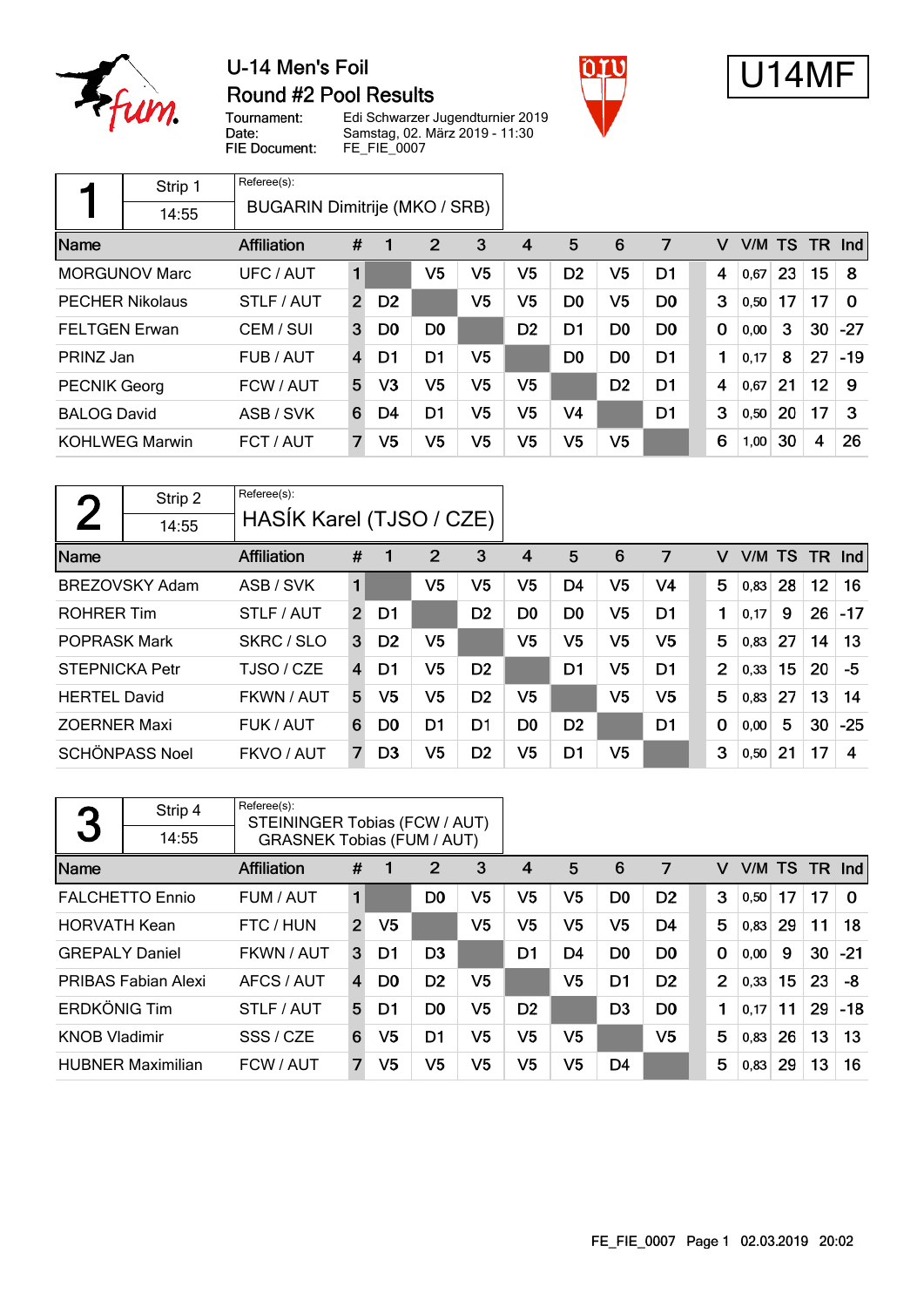|                      | Strip 5                     | Referee(s):<br>PENNINGER Philipp (FCW / AUT) |                |                |                |                |                         |                |                |          |        |    |       |            |
|----------------------|-----------------------------|----------------------------------------------|----------------|----------------|----------------|----------------|-------------------------|----------------|----------------|----------|--------|----|-------|------------|
|                      | 14:55                       | <b>SCHAUER Moritz (STLFG / AUT)</b>          |                |                |                |                |                         |                |                |          |        |    |       |            |
| Name                 |                             | <b>Affiliation</b>                           | #              |                | $\overline{2}$ | 3              | $\overline{\mathbf{4}}$ | 5              | 6              | v        | V/M TS |    | -TR - | <b>Ind</b> |
|                      | <b>FALCHETTO Lauro</b>      | FUM / AUT                                    |                |                | V5             | V5             | V5                      | D <sub>0</sub> | V <sub>5</sub> | 4        | 0,80   | 20 | 8     | $12 \,$    |
| <b>SCHMEL Laszlo</b> |                             | BHSE / HUN                                   | $\overline{2}$ | D <sub>0</sub> |                | V5             | V5                      | D <sub>4</sub> | V <sub>5</sub> | 3        | 0,60   | 19 | 15    | 4          |
|                      | <b>WALDECK Gustav</b>       | UFC / AUT                                    | 3              | D1             | D <sub>0</sub> |                | D3                      | D <sub>1</sub> | D <sub>4</sub> | $\bf{0}$ | 0,00   | 9  | 24    | $-15$      |
|                      | MAYER-WILDENHOF Vivian      | FUM / AUT                                    | 4              | D <sub>2</sub> | D <sub>3</sub> | V <sub>4</sub> |                         | D <sub>0</sub> | D <sub>2</sub> |          | 0,20   | 11 | 23    | $-12$      |
|                      | MELOT DE BEAUREGARD Matisse | AFCS / AUT                                   | 5              | V5             | V5             | V5             | V5                      |                | V <sub>5</sub> | 5        | 1,00   | 25 | 6     | 19         |
| <b>LARYS Matyas</b>  |                             | TJSO / CZE                                   | 6              | D <sub>0</sub> | D <sub>2</sub> | V5             | V5                      | D1             |                | 2        | 0,40   | 13 | 21    | -8         |

| ις                         | Strip 6 | Referee(s): |                                                              |                |                |                |                |                |                |                |        |                 |    |        |
|----------------------------|---------|-------------|--------------------------------------------------------------|----------------|----------------|----------------|----------------|----------------|----------------|----------------|--------|-----------------|----|--------|
| J                          | 14:55   |             | SOMOSKEOY Peter (AUT)<br>SCHAURECKER Lisa Maria (AFCS / AUT) |                |                |                |                |                |                |                |        |                 |    |        |
| Name<br><b>Affiliation</b> |         |             | #                                                            |                | $\overline{2}$ | 3              | 4              | 5              | 6              | v              | V/M TS |                 |    | TR Ind |
| <b>LUTZ Simon</b>          |         | STLF / AUT  | 1                                                            |                | V5             | D <sub>2</sub> | V5             | D <sub>0</sub> | D4             | $\overline{2}$ | 0.40   | 16              | 19 | -3     |
| <b>NAMEH Karam</b>         |         | FCW / AUT   | $\overline{2}$                                               | D1             |                | V5             | D <sub>3</sub> | D <sub>0</sub> | D <sub>0</sub> |                | 0,20   | 9               | 22 | $-13$  |
| <b>KÜTTNER Kilian</b>      |         | ASC / AUT   | 3                                                            | V5             | D <sub>2</sub> |                | V5             | D1             | D <sub>1</sub> | $\overline{2}$ | 0,40   | 14              | 20 | -6     |
| <b>CRETNIK Leo</b>         |         | SKRC / SLO  | $\overline{4}$                                               | D <sub>3</sub> | V <sub>5</sub> | D <sub>3</sub> |                | D <sub>0</sub> | D <sub>1</sub> |                | 0,20   | 12 <sup>°</sup> | 23 | $-11$  |
| KOVÁC Milán                |         | FTC / HUN   | 5                                                            | V5             | V <sub>5</sub> | V <sub>5</sub> | V <sub>5</sub> |                | D <sub>3</sub> | 4              | 0,80   | 23              | 6  | 17     |
| <b>HASIK Jachym</b>        |         | TJSO / CZE  | 6                                                            | V5             | V <sub>5</sub> | V <sub>5</sub> | V <sub>5</sub> | V <sub>5</sub> |                | 5              | 1,00   | 25              | 9  | 16     |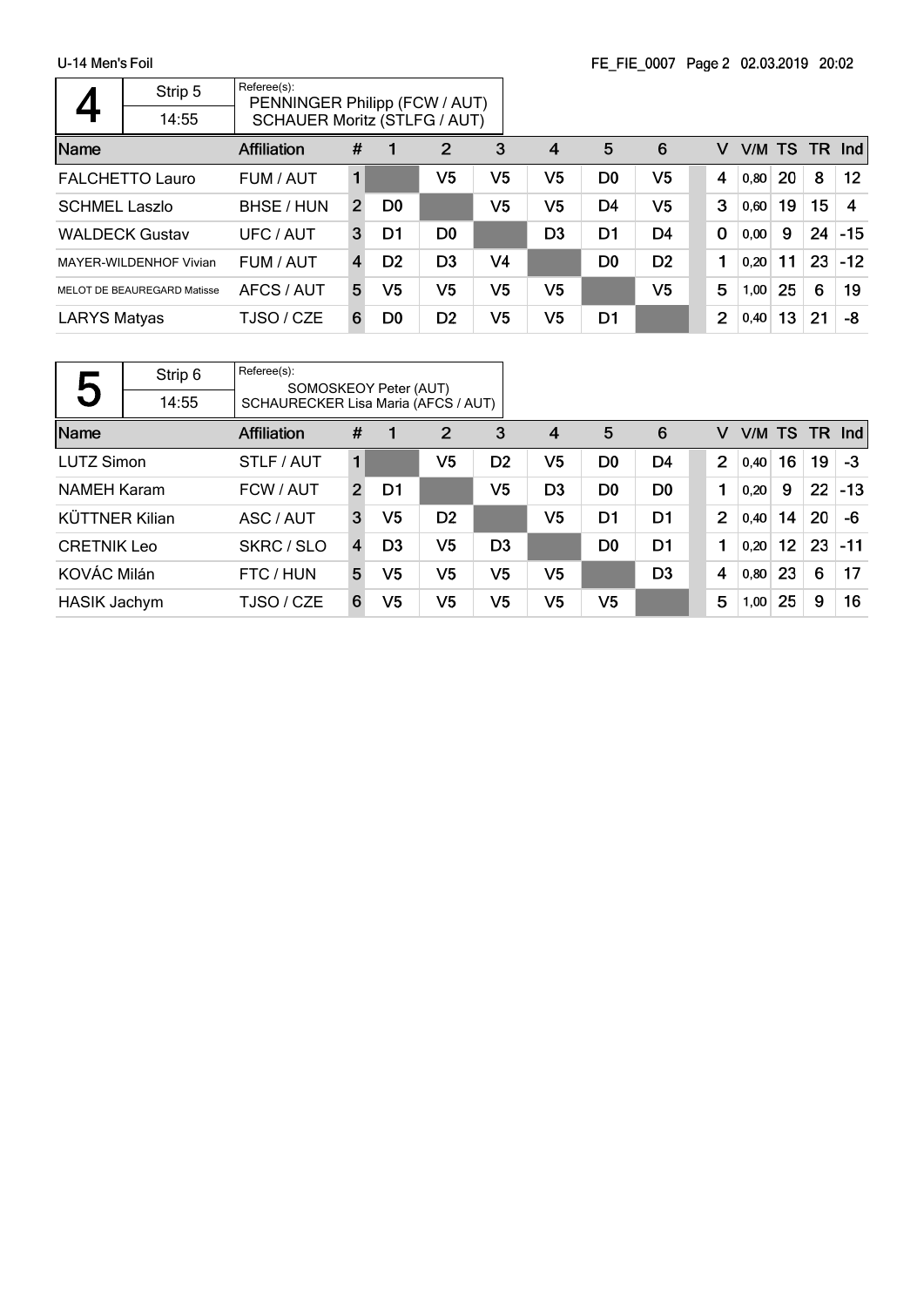

## U-14 Men's Foil Seeding for Round #3 - DE





Tournament:<br>Date: FIE Document:

Edi Schwarzer Jugendturnier 2019 Samstag, 02. März 2019 - 11:30 FE\_FIE\_0008

| Seed            | Name                               | Club                    | Country                 | V                         | V/M   | <b>TS</b>       | <b>TR</b>       | Ind   | Notes      |
|-----------------|------------------------------------|-------------------------|-------------------------|---------------------------|-------|-----------------|-----------------|-------|------------|
| $\overline{1}$  | <b>MELOT DE BEAUREGARD Matisse</b> | <b>AFCS</b>             | <b>AUT</b>              | 10                        | 1.00  | 50              | 15              | $+35$ | Advanced   |
| $\overline{2}$  | <b>HERTEL David</b>                | <b>FKWN</b>             | <b>AUT</b>              | 11                        | 0,92  | $\overline{57}$ | 25              | $+32$ | Advanced   |
| $\overline{3}$  | <b>KOHLWEG Marwin</b>              | <b>FCT</b>              | <b>AUT</b>              | $\overline{10}$           | 0, 91 | 53              | 10              | $+43$ | Advanced   |
| $\overline{4}$  | <b>HORVATH Kean</b>                | <b>FTC</b>              | <b>HUN</b>              | 10                        | 0, 91 | $\overline{52}$ | 16              | $+36$ | Advanced   |
| $\overline{5}$  | <b>HASIK Jachym</b>                | <b>TJSO</b>             | CZE                     | 10                        | 0,91  | $\overline{52}$ | $\overline{21}$ | $+31$ | Advanced   |
| $\overline{6}$  | <b>HUBNER Maximilian</b>           | <b>FCW</b>              | <b>AUT</b>              | $\overline{10}$           | 0,83  | $\overline{57}$ | 29              | $+28$ | Advanced   |
| 7               | <b>KOVÁC Milán</b>                 | <b>FTC</b>              | <b>HUN</b>              | 9                         | 0,82  | 50              | $\overline{13}$ | $+37$ | Advanced   |
| $\overline{8}$  | <b>FALCHETTO Lauro</b>             | <b>FUM</b>              | <b>AUT</b>              | $\overline{9}$            | 0,82  | 47              | 22              | $+25$ | Advanced   |
| $\overline{9}$  | <b>BREZOVSKY Adam</b>              | <b>ASB</b>              | <b>SVK</b>              | $\overline{9}$            | 0,75  | 55              | 25              | $+30$ | Advanced   |
| $\overline{10}$ | <b>BALOG David</b>                 | <b>ASB</b>              | <b>SVK</b>              | 9                         | 0,75  | 50              | $\overline{21}$ | $+29$ | Advanced   |
| $\overline{11}$ | <b>PECNIK Georg</b>                | <b>FCW</b>              | <b>AUT</b>              | $\overline{8}$            | 0,73  | 40              | 21              | $+19$ | Advanced   |
| $\overline{12}$ | <b>KNOB Vladimir</b>               | $\overline{\text{SSS}}$ | <b>CZE</b>              | $\overline{8}$            | 0,73  | 43              | 26              | $+17$ | Advanced   |
| $\overline{13}$ | <b>SCHÖNPASS Noel</b>              | <b>FKVO</b>             | <b>AUT</b>              | $\overline{8}$            | 0,67  | 47              | $\overline{31}$ | $+16$ | Advanced   |
| $\overline{14}$ | <b>SCHMEL Laszlo</b>               | <b>BHSE</b>             | <b>HUN</b>              | 7                         | 0,64  | 45              | 32              | $+13$ | Advanced   |
| 15              | <b>POPRASK Mark</b>                | <b>SKRC</b>             | $\overline{\text{SLO}}$ | 7                         | 0,64  | 41              | 29              | $+12$ | Advanced   |
| $\overline{16}$ | <b>MORGUNOV Marc</b>               | <b>UFC</b>              | <b>AUT</b>              | 6                         | 0,55  | 37              | 31              | $+6$  | Advanced   |
| $\overline{17}$ | <b>LUTZ Simon</b>                  | <b>STLF</b>             | <b>AUT</b>              | 5                         | 0,50  | 35              | 36              | $-1$  | Advanced   |
| $\overline{18}$ | <b>FALCHETTO Ennio</b>             | <b>FUM</b>              | <b>AUT</b>              | $\overline{6}$            | 0,50  | 34              | 38              | $-4$  | Advanced   |
| $\overline{19}$ | <b>PECHER Nikolaus</b>             | <b>STLF</b>             | <b>AUT</b>              | 5                         | 0,42  | 38              | 40              | $-2$  | Advanced   |
| 20              | <b>CRETNIK Leo</b>                 | <b>SKRC</b>             | <b>SLO</b>              | $\overline{4}$            | 0,36  | $\overline{32}$ | 43              | $-11$ | Advanced   |
| $\overline{21}$ | <b>STEPNICKA Petr</b>              | TJSO                    | <b>CZE</b>              | $\overline{4}$            | 0,33  | $\overline{32}$ | 43              | $-11$ | Advanced   |
| 22              | <b>LARYS Matyas</b>                | <b>TJSO</b>             | <b>CZE</b>              | $\overline{3}$            | 0,30  | 23              | 43              | $-20$ | Advanced   |
| 23              | <b>WALDECK Gustav</b>              | <b>UFC</b>              | <b>AUT</b>              | $\overline{3}$            | 0,27  | 26              | $\overline{41}$ | $-15$ | Advanced   |
| $\overline{24}$ | <b>MAYER-WILDENHOF Vivian</b>      | <b>FUM</b>              | <b>AUT</b>              | 3                         | 0,27  | 27              | 45              | $-18$ | Advanced   |
| 25              | <b>KÜTTNER Kilian</b>              | <b>ASC</b>              | <b>AUT</b>              | 3                         | 0,27  | 25              | 49              | $-24$ | Advanced   |
| 26              | <b>PRIBAS Fabian Alexi</b>         | <b>AFCS</b>             | <b>AUT</b>              | $\overline{\overline{3}}$ | 0,25  | 26              | 50              | $-24$ | Eliminated |
| 27              | <b>NAMEH Karam</b>                 | <b>FCW</b>              | <b>AUT</b>              | $\overline{2}$            | 0,20  | $\overline{18}$ | 43              | $-25$ | Eliminated |
| 28              | <b>ERDKÖNIG Tim</b>                | <b>STLF</b>             | <b>AUT</b>              | $\overline{2}$            | 0,17  | $\overline{19}$ | 56              | $-37$ | Eliminated |
| 29              | <b>ROHRER Tim</b>                  | <b>STLF</b>             | <b>AUT</b>              | $\overline{1}$            | 0,09  | $\overline{18}$ | $\overline{51}$ | $-33$ | Eliminated |
| 30              | <b>PRINZ Jan</b>                   | <b>FUB</b>              | <b>AUT</b>              | 1                         | 0,08  | 16              | 57              | $-41$ | Eliminated |
| $\overline{31}$ | <b>GREPALY Daniel</b>              | <b>FKWN</b>             | <b>AUT</b>              | 0                         | 0,00  | 10              | 55              | $-45$ | Eliminated |
| $\overline{32}$ | <b>ZOERNER Maxi</b>                | <b>FUK</b>              | <b>AUT</b>              | $\overline{0}$            | 0,00  | $\overline{12}$ | 60              | $-48$ | Eliminated |
| $\overline{33}$ | <b>FELTGEN Erwan</b>               | <b>CEM</b>              | $\overline{\text{SUI}}$ | 0                         | 0,00  | $\overline{10}$ | 60              | $-50$ | Eliminated |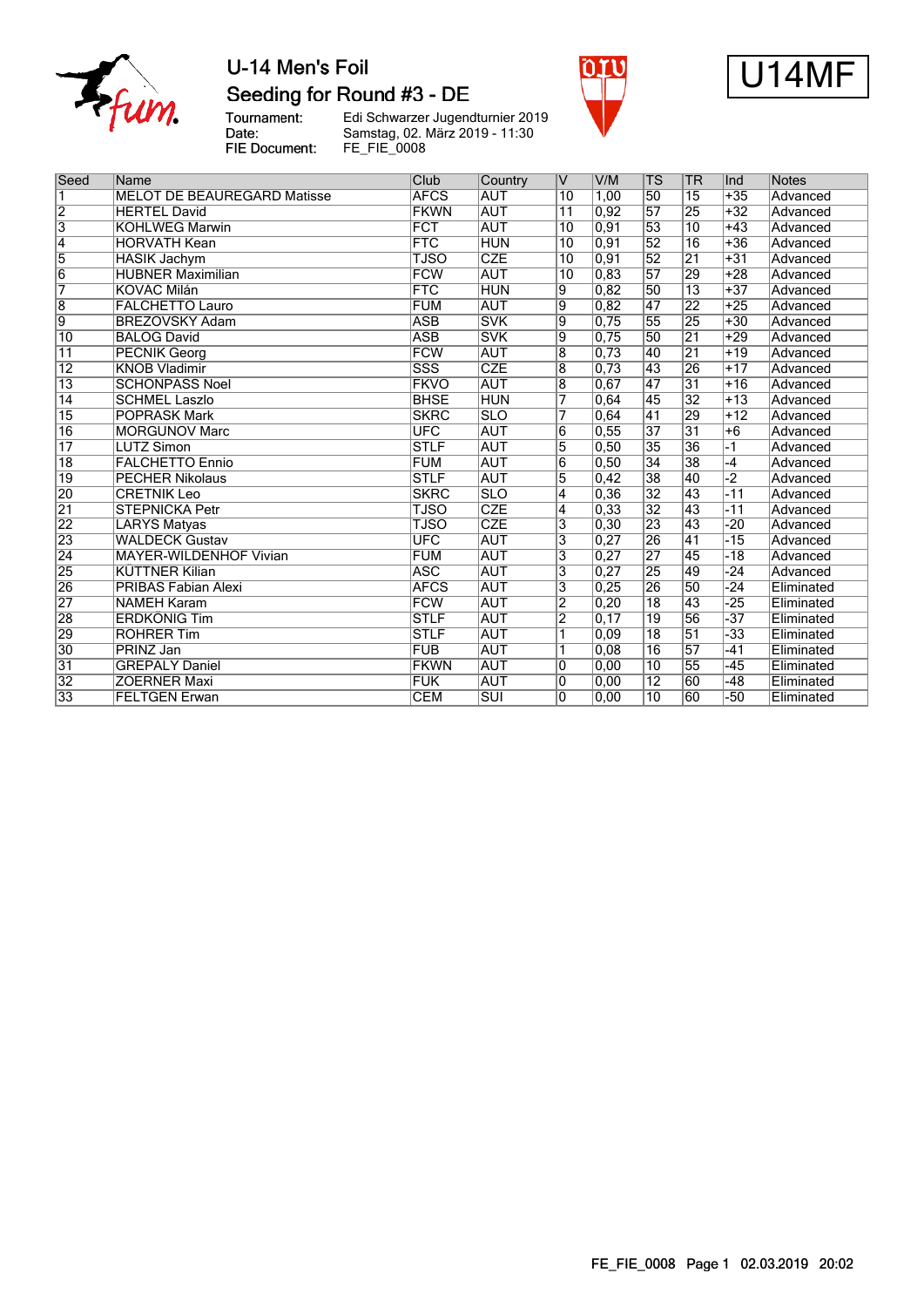#### U-14 Men's Foil - Round #3 - DE (Table of 32)

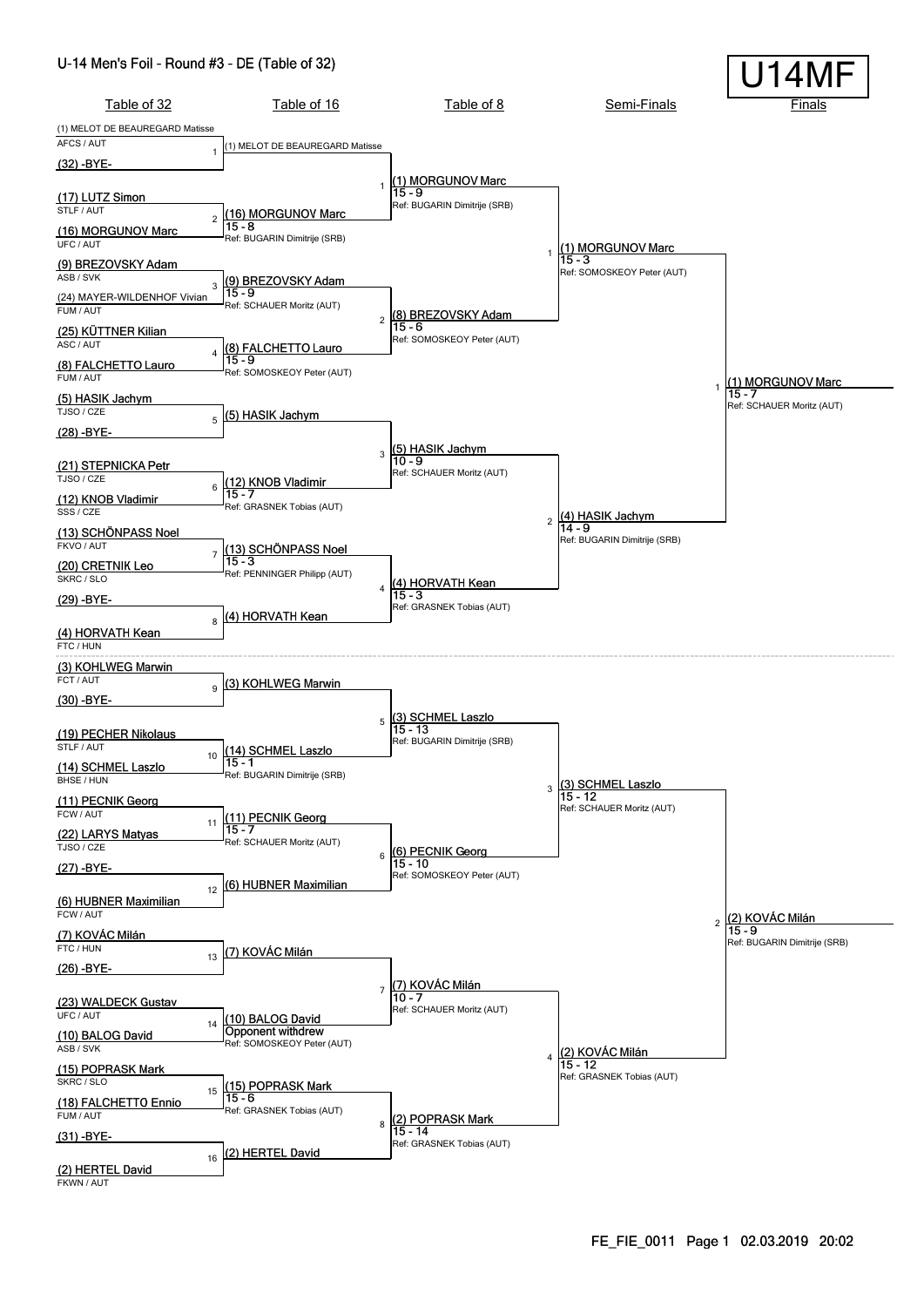#### U-14 Men's Foil - Round #3 - DE (Table of 8)

| U-14 Men's Foil - Round #3 - DE (Table of 8)                                          |                                                                                         |                                        |                                        | U14MF |
|---------------------------------------------------------------------------------------|-----------------------------------------------------------------------------------------|----------------------------------------|----------------------------------------|-------|
| Table of 8                                                                            | Semi-Finals                                                                             | Finals                                 |                                        |       |
| (1) MORGUNOV Marc<br>UFC / AUT<br>(8) BREZOVSKY Adam<br>ASB / SVK<br>(5) HASIK Jachym | (1) MORGUNOV Marc<br>$15 - 3$<br>Ref: SOMOSKEOY Peter (AUT)                             | (1) MORGUNOV Marc<br>15 - 7            |                                        |       |
| TJSO / CZE<br>(4) HORVATH Kean<br>FTC / HUN                                           | (4) HASIK Jachym<br>$\overline{\mathbf{c}}$<br>$14 - 9$<br>Ref: BUGARIN Dimitrije (SRB) | Ref: SCHAUER Moritz (AUT)              | (1) MORGUNOV Marc                      |       |
| (3) SCHMEL Laszlo<br>BHSE / HUN<br>(6) PECNIK Georg<br>FCW / AUT                      | (3) SCHMEL Laszlo<br>3<br>$15 - 12$<br>Ref: SCHAUER Moritz (AUT)                        | (2) KOVÁC Milán<br>$\mathfrak{p}$      | $15 - 9$<br>Ref: SOMOSKEOY Peter (AUT) |       |
| (7) KOVÁC Milán<br>FTC / HUN<br>(2) POPRASK Mark<br>SKRC / SLO                        | (2) KOVÁC Milán<br>$\boldsymbol{\Delta}$<br>$15 - 12$<br>Ref: GRASNEK Tobias (AUT)      | 15 - 9<br>Ref: BUGARIN Dimitrije (SRB) |                                        |       |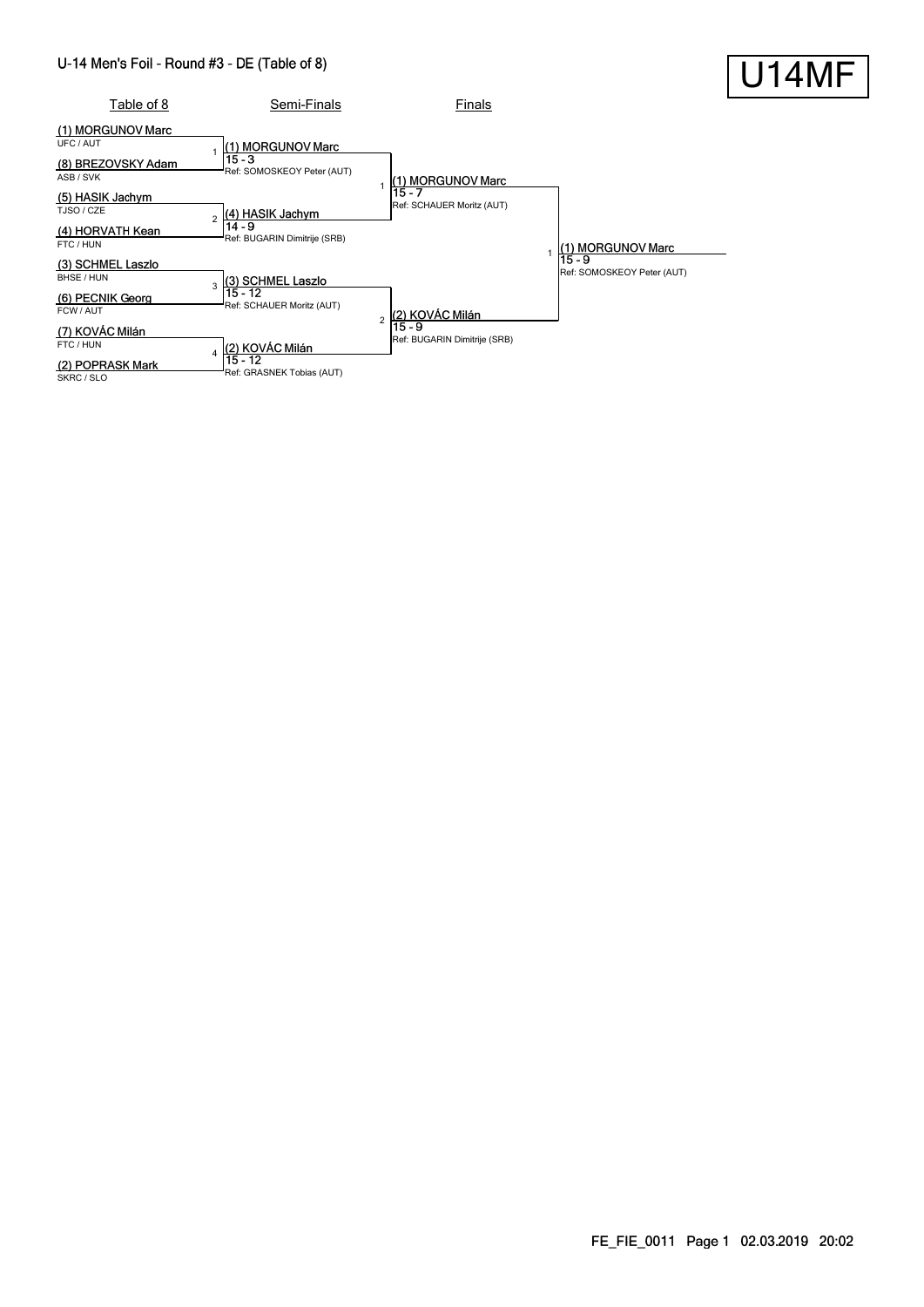

**Final Ranking** 

Tournament:<br>Date: FIE Document: Le Schwarzer Jugendturnier 2019<br>Samstag, 02. März 2019 - 11:30<br>FE\_FIE\_0012





| Place           | Name                               | <b>Clubs</b>            |            | <b>Birthdate</b> |
|-----------------|------------------------------------|-------------------------|------------|------------------|
|                 |                                    |                         | Country    |                  |
| $\vert$ 1       | <b>MORGUNOV Marc</b>               | <b>UFC</b>              | <b>AUT</b> | 23.01.2005       |
| $\overline{2}$  | <b>KOVÁC Milán</b>                 | FTC                     | <b>HUN</b> | 01.06.2006       |
| 3T              | <b>HASIK Jachym</b>                | <b>TJSO</b>             | <b>CZE</b> | 01.06.2005       |
| $\overline{3T}$ | <b>SCHMEL Laszlo</b>               | <b>BHSE</b>             | <b>HUN</b> | 17.01.2006       |
| $\overline{5}$  | <b>HORVATH Kean</b>                | <b>FTC</b>              | <b>HUN</b> |                  |
| $\overline{6}$  | <b>BREZOVSKY Adam</b>              | <b>ASB</b>              | <b>SVK</b> | 01.06.2005       |
| 7               | <b>PECNIK Georg</b>                | <b>FCW</b>              | <b>AUT</b> | 24.05.2006       |
| $\overline{8}$  | <b>POPRASK Mark</b>                | <b>SKRC</b>             | <b>SLO</b> | 01.06.2006       |
| $\overline{9}$  | <b>MELOT DE BEAUREGARD Matisse</b> | <b>AFCS</b>             | <b>AUT</b> | 05.07.2006       |
| $\overline{10}$ | <b>HERTEL David</b>                | <b>FKWN</b>             | <b>AUT</b> | 21.01.2005       |
| $\overline{11}$ | <b>KOHLWEG Marwin</b>              | <b>FCT</b>              | <b>AUT</b> | 01.09.2005       |
| $\overline{12}$ | <b>HUBNER Maximilian</b>           | <b>FCW</b>              | <b>AUT</b> | 16.03.2006       |
| $\overline{13}$ | <b>FALCHETTO Lauro</b>             | <b>FUM</b>              | <b>AUT</b> | 20.07.2008       |
| $\overline{14}$ | <b>BALOG David</b>                 | <b>ASB</b>              | <b>SVK</b> | 01.06.2005       |
| $\overline{15}$ | <b>KNOB Vladimir</b>               | $\overline{\text{SSS}}$ | CZE        | 01.06.2005       |
| 16              | <b>SCHÖNPASS Noel</b>              | <b>FKVO</b>             | <b>AUT</b> | 19.08.2005       |
| $\overline{17}$ | <b>LUTZ Simon</b>                  | <b>STLF</b>             | <b>AUT</b> | 22.03.2005       |
| $\overline{18}$ | <b>FALCHETTO Ennio</b>             | <b>FUM</b>              | <b>AUT</b> | 03.05.2007       |
| 19              | <b>PECHER Nikolaus</b>             | <b>STLF</b>             | <b>AUT</b> | 27.09.2005       |
| 20              | <b>CRETNIK Leo</b>                 | <b>SKRC</b>             | <b>SLO</b> | 01.06.2006       |
| $\overline{21}$ | <b>STEPNICKA Petr</b>              | <b>TJSO</b>             | CZE        | 01.06.2006       |
| $\overline{22}$ | <b>LARYS Matyas</b>                | <b>TJSO</b>             | <b>CZE</b> | 01.06.2005       |
| 23              | <b>WALDECK Gustav</b>              | $\overline{\text{UFC}}$ | <b>AUT</b> | 22.09.2005       |
| $\overline{24}$ | <b>MAYER-WILDENHOF Vivian</b>      | <b>FUM</b>              | <b>AUT</b> | 24.04.2007       |
| $\overline{25}$ | <b>KÜTTNER Kilian</b>              | <b>ASC</b>              | <b>AUT</b> | 06.09.2005       |
| $\overline{26}$ | <b>PRIBAS Fabian Alexi</b>         | <b>AFCS</b>             | <b>AUT</b> | 10.05.2005       |
| $\overline{27}$ | <b>NAMEH Karam</b>                 | <b>FCW</b>              | <b>AUT</b> | 01.09.2006       |
| 28              | <b>ERDKÖNIG Tim</b>                | <b>STLF</b>             | <b>AUT</b> | 01.09.2005       |
| 29              | <b>ROHRER Tim</b>                  | <b>STLF</b>             | <b>AUT</b> | 24.09.2005       |
| 30              | PRINZ Jan                          | <b>FUB</b>              | <b>AUT</b> | 25.04.2006       |
| 31              | <b>GREPALY Daniel</b>              | <b>FKWN</b>             | <b>AUT</b> | 12.09.2005       |
| $\overline{32}$ | <b>ZOERNER Maxi</b>                | <b>FUK</b>              | <b>AUT</b> | 08.02.2006       |
| 33              | <b>FELTGEN Erwan</b>               | <b>CEM</b>              | <b>SUI</b> | 05.03.2008       |